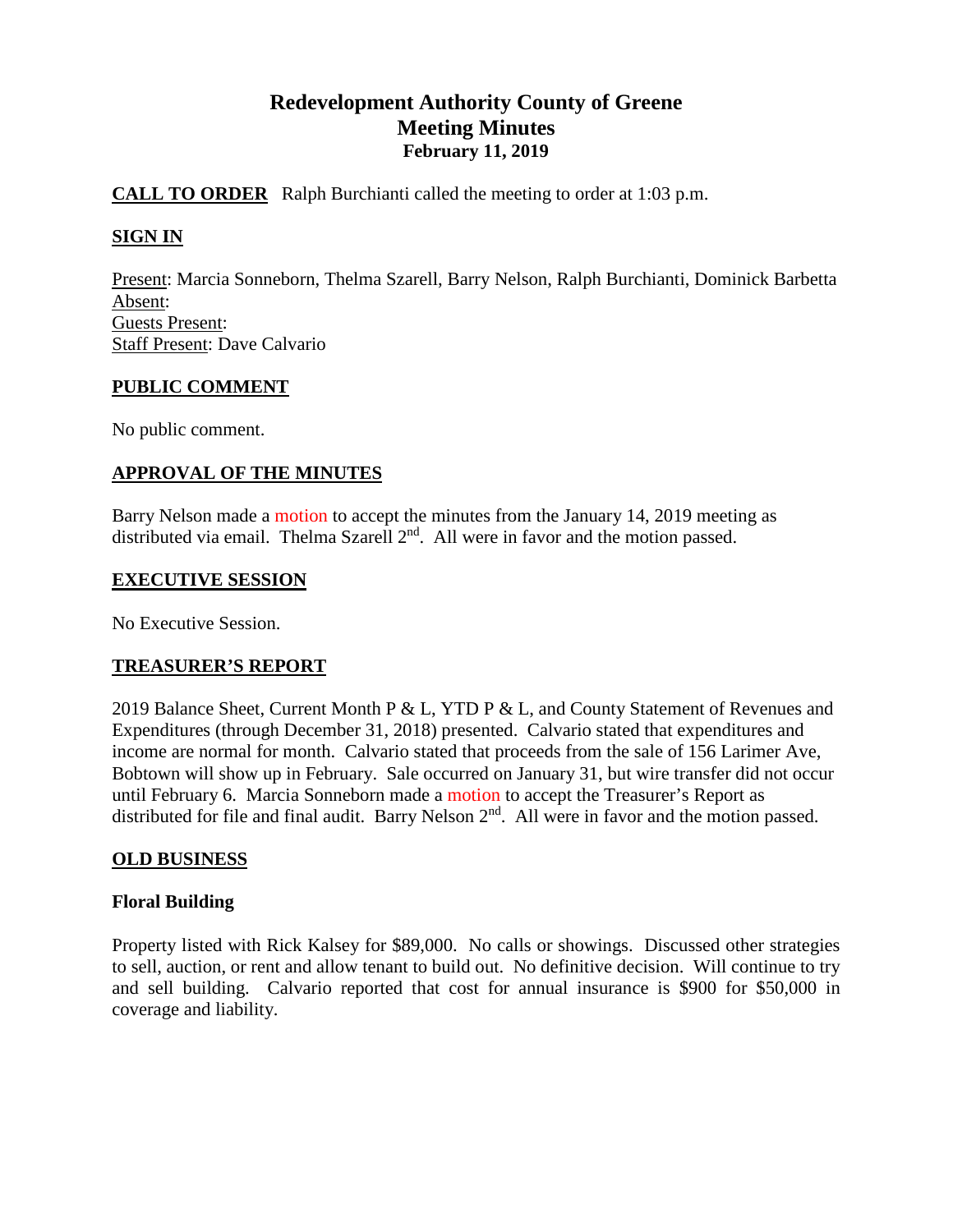# **Homes for Sale**

126 Fairview Avenue, Jefferson, \$108,000. 163 Larimer Avenue, Bobtown, \$59,900 (under sales agreement for \$51,900 with 3% seller assist, closing scheduled for 2-15-19). 73 Dalzell Avenue, Bobtown, \$59,900. Rogersville duplex, \$165,000 each.

# **Nazer St. Remediation and Stabilization Update**

Greene County Habitat for Humanity \$75,000 PHARE Grant: Exterior walls are up on Franklin St. home. Roof framing is on. \$19,273.56 paid thus far to Habitat.

Budget modification request was submitted to PHARE to reallocate \$75,000 grant from Habitat to Clarksville (Pitt Gas) for rehabilitation, demolition, and community stabilization. No word on approval from PHARE on modification request.

# **Old Rogersville School Development**

Final inspection by engineer for occupancy certificate complete. Will issue temporary Certificate of Occupancy. RDA must complete: installation of carbon monoxide detectors, final grading in spring when weather is good, and railings on open stairs (railings installed by Bill Conway Accurate Excavating). Final payment of \$25,000 due soon. Sitting on other lots.

### **HOA for Rogersville Town Homes**

Draft of document from Colin Fitch distributed for review and comment at March meeting.

# **Howard Contracting Lawsuit**

Calvario is working on follow-up interrogatories from Howard's attorney.

### **Land Bank Law**

SB 667 Land Bank law. Working to get someone familiar with law from PSATS explain benefits of using a Land Bank.

### **Strategy on ½ Duplexes in Nemacolin Not Purchased at Judicial Sale**

No discussion.

### **Sale of 163 Larimer Avenue, Bobtown**

Items from home inspection report being addressed. Closing should occur by mid-February.

### **NEW BUSINESS**

- 1. 156 Larimer Avenue, Bobtown was under Land Contract since December 2016. Tamara Nicholson qualified for mortgage and we closed on Land Contract 1-31-19. Tamara financed with Home Town Lenders. House was appraised at \$62,000. Profit on sale of home will be reported in March.
- 2. Due to inventory of homes to rehab, exploring how RACG can work with Threshold Housing to rehab homes in Crucible with DCED NAP tax credit (must run through 501c3). USDA Rural Development self-help rehab program might be an option.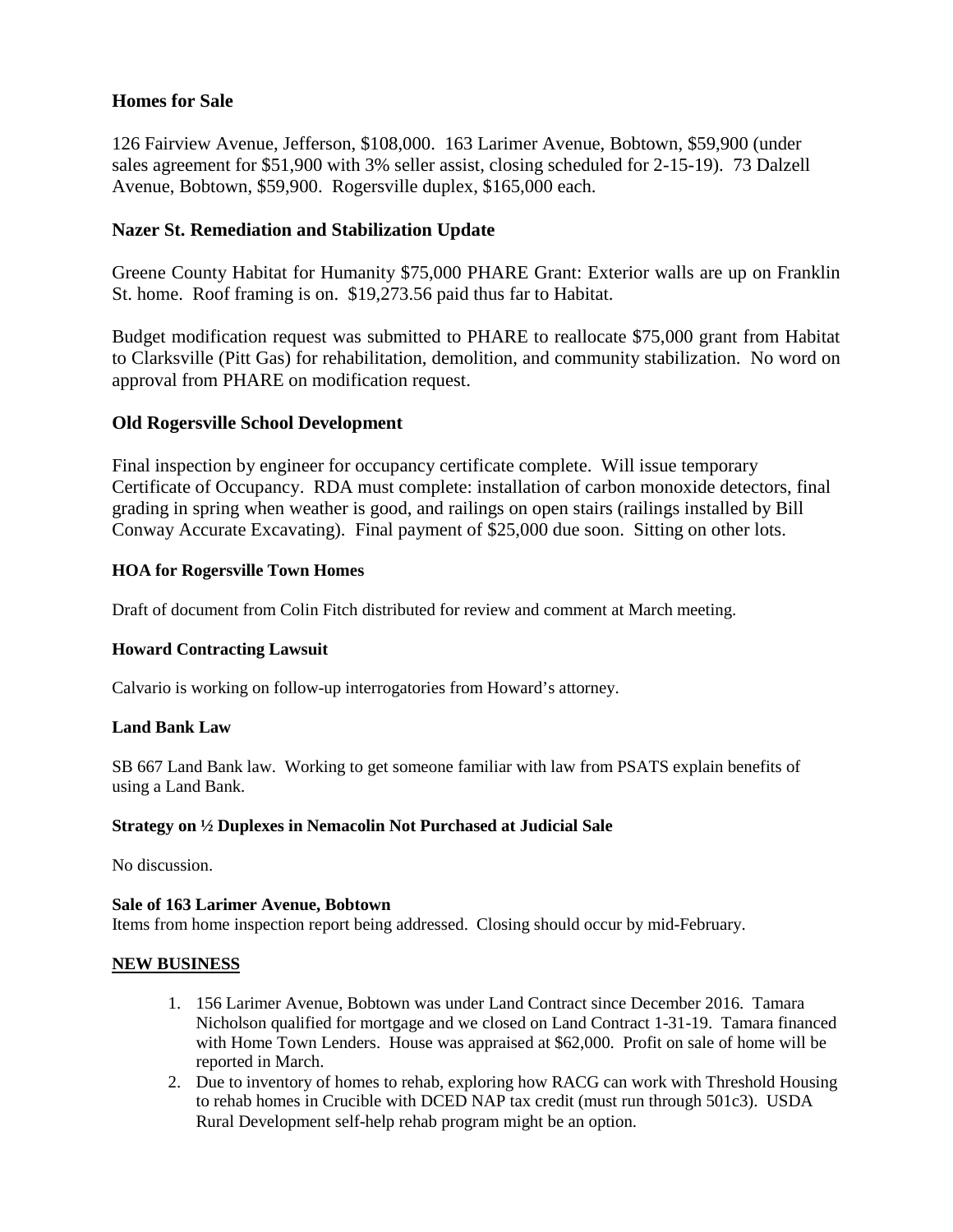- 3. 295  $5<sup>th</sup>$  Avenue, Crucible is home purchased at October 2018 Judicial Sale and occupied by Tim Guesman. Tim was renting from Robert Nichols. In conversation with Tim, he would like to make repairs to home and purchase it from RACG. Salisbury and Calvario inspected home. List of repairs needed distributed along with his Homeownership Application. After discussion regarding renting of home during repairs, Thelma Szarell made a motion to set rent at \$400 per month and put a month to month lease in place. Barry Nelson 2<sup>nd</sup>. All were in favor and the motion passed.
- 4. 214 2nd Avenue, Crucible is home purchased at October 2018 Judicial Sale. Home looked vacant. Found out that Gladys Perry and five other individuals are living in home. Calvario was able to meet with Gladys to review options and complete application. Based on outside of home, it needs a lot of work. Gladys would like to stay in home and purchase it. Her Homeownership Application was distributed. After discussion, Dominick Barbetta made a motion for Salisbury and Calvario to go through inside of home and assess condition, seek counsel after assessing condition, and bring recommendation back to Board of Directors. Barry Nelson  $2<sup>nd</sup>$ . All were in favor and the motion passed.
- 5. Calvario distributed Homeownership Application from Ira and Elizabeth Rogers. Just moved to PA from TN. Are interested in renting 126 Fairview Avenue, Jefferson. Calvario stated that based on their income, they would meet the PHARE 50% MAI requirement for 126 Fairview. After discussion, Marcia Sonneborn made a motion to lease to Rogers at \$675 per month, \$1,000 security deposit, inspect every six months, lease shall be for one year. Barry Nelson 2<sup>nd</sup>. All were in favor and the motion passed.
- 6. Tania Kisner, 189 March Avenue, Nemacolin applied for home owner repair program. She needs a new roof. During meeting with her, Calvario asked about the other ½ of the duplex. It has been vacant for over 13 years. Owned by Shirley O'Donoghue. Calvario inquired with Tax Claim about status of home. O'Donoghue home has gone through two Judicial Sales, has not sold, and was place in Tax Repository. Calvario would like to offer \$50 to Tax Claim to purchase, clean it out and put a new roof on the entire home. After discussion, Dominick Barbetta made a motion to offer \$50 to purchase out of Repository as long as free and clear, and not subject to any municipal liens. Barry Nelson 2<sup>nd</sup>. All were in favor and the motion passed.
- 7. Sale of 163 Larimer Avenue, Bobtown should occur by mid-February.

# **DIRECTOR'S REPORT**

- 1. Discussed possibly renting 126 Fairview Avenue, Jefferson. Home was finished in March 2018. Little interest in home. Someone below annual income of \$27,600 would meet PHARE 2014 grant guideline of 50% and help us meet our numbers. Decision to hold off renting until we determine what Ira and Elizabeth Rogers might do.
- 2. Finances. Need to sell houses/LIPCs. Five LIPCs are in place (252 Cherry Alley, 1880 Jefferson Rd, 127 School St, 133 Bowlby, 333 Steele Hill Rd), rental of 145 Fairview Ave, Jefferson, 363 Nazer St, Waynesburg, 295  $5<sup>th</sup>$  Ave, Crucible, plus garage in Clarksville (GI Town).
- 3. Discussed invoices received from Nemacolin, Inc for unpaid balances on four homes in Nemacolin purchased at Judicial Sale. Total bill is for over \$6,000. Calvario stated that no liens found on properties in Protonotary's Office, and Tax Claim said are free and clear. Calvario instructed to discuss matter with Colin Fitch since no judgements or liens were filed on properties.
- 4. Calvario reported that he has met with contractors and most homeowners who are participating in the owner occupied repair program in Nemacolin. Five right now. Will go to six with Tania Bowser.
- 5. State Ethics Forms needed from Thelma Szarell.
- 6. Discussed Land Contract on 252 Cherry Alley, Waynesburg. Contract was singed 1-13-16. Were to be mortgage ready 12-31-16. Contract has been extended multiple times. In